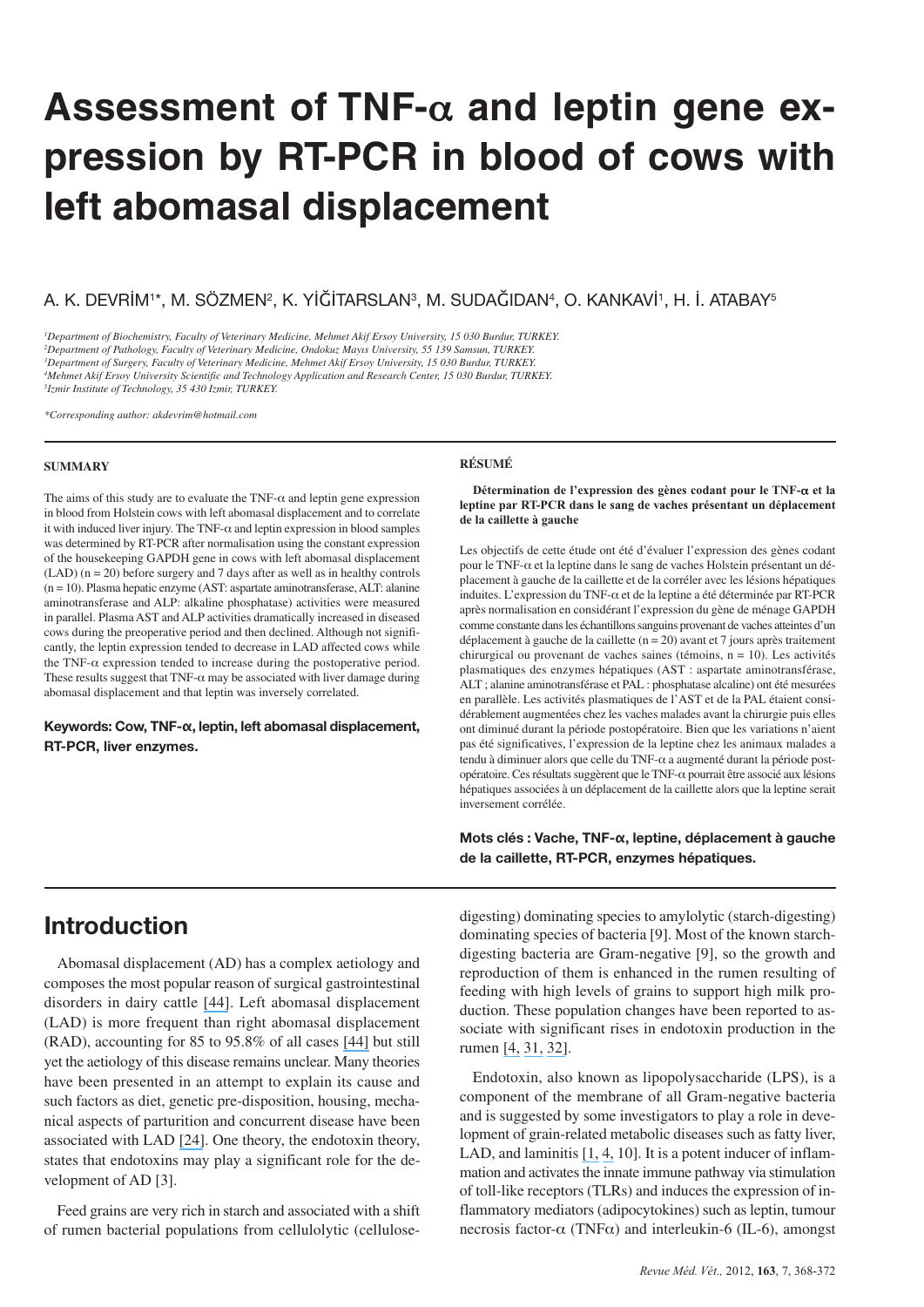others [\[18,](https://www.researchgate.net/publication/11454031_Toll-like_receptors_as_adjuvant_receptors?el=1_x_8&enrichId=rgreq-189000823bfea67570bd19b9cdc6039c-XXX&enrichSource=Y292ZXJQYWdlOzI5ODQ1MDU4OTtBUzo0NDE3ODMwMjU5NjcxMDVAMTQ4MjM0MDY4OTcwNQ==) [30\]](https://www.researchgate.net/publication/12128393_Toll_like_receptor_family_TLT_and_signalling_pathway?el=1_x_8&enrichId=rgreq-189000823bfea67570bd19b9cdc6039c-XXX&enrichSource=Y292ZXJQYWdlOzI5ODQ1MDU4OTtBUzo0NDE3ODMwMjU5NjcxMDVAMTQ4MjM0MDY4OTcwNQ==). However, the certain role of endotoxin in these important diseases of dairy cattle has not yet been cleared. TNF- $\alpha$  is a cytokine which is secreted by macrophages and can be effective on all nucleated cells that mediates these responses [2]. It has been noted that endotoxins may activate macrophages leading to an elevation of serum TNF- $\alpha$  [\[13,](https://www.researchgate.net/publication/7424780_Relation_of_Endotoxin_Endotoxin_Binding_Proteins_and_Macrophages_to_Severe_Alcoholic_Liver_Injury_and_Multiple_Organ_Failure?el=1_x_8&enrichId=rgreq-189000823bfea67570bd19b9cdc6039c-XXX&enrichSource=Y292ZXJQYWdlOzI5ODQ1MDU4OTtBUzo0NDE3ODMwMjU5NjcxMDVAMTQ4MjM0MDY4OTcwNQ==) [43,](https://www.researchgate.net/publication/14319813_TNF-a_and_endotoxin_serum_levels_in_cancer_patients_undergoing_intraperitoneal_hyperthermic_perfusion?el=1_x_8&enrichId=rgreq-189000823bfea67570bd19b9cdc6039c-XXX&enrichSource=Y292ZXJQYWdlOzI5ODQ1MDU4OTtBUzo0NDE3ODMwMjU5NjcxMDVAMTQ4MjM0MDY4OTcwNQ==) [45\]](https://www.researchgate.net/publication/20370293_Hematologic_Interactions_of_Endotoxin_Tumor_Necrosis_Factor_Alpha_TNFa_Interleukin_1_and_Adrenal_Hormones_and_the_Hematologic_Effects_of_TNFa_in_Corynebacterium_parvum-_Primed_Rats?el=1_x_8&enrichId=rgreq-189000823bfea67570bd19b9cdc6039c-XXX&enrichSource=Y292ZXJQYWdlOzI5ODQ1MDU4OTtBUzo0NDE3ODMwMjU5NjcxMDVAMTQ4MjM0MDY4OTcwNQ==). Additionally, an increase in the TNF- $\alpha$  content in fatty liver has been reported [2, [25,](https://www.researchgate.net/publication/22397921_A_study_of_the_role_of_genetic_factors_in_the_etiology_of_left_abomasal_displacement?el=1_x_8&enrichId=rgreq-189000823bfea67570bd19b9cdc6039c-XXX&enrichSource=Y292ZXJQYWdlOzI5ODQ1MDU4OTtBUzo0NDE3ODMwMjU5NjcxMDVAMTQ4MjM0MDY4OTcwNQ==) [26\]](https://www.researchgate.net/publication/10599878_Effect_of_calcium-energy_supplements_on_calving-related_disorders_fertility_and_milk_yield_during_the_transition_period_in_cows_fed_anionic_diets?el=1_x_8&enrichId=rgreq-189000823bfea67570bd19b9cdc6039c-XXX&enrichSource=Y292ZXJQYWdlOzI5ODQ1MDU4OTtBUzo0NDE3ODMwMjU5NjcxMDVAMTQ4MjM0MDY4OTcwNQ==). Leptin is a peptide hormone with the tertiary structure of a cytokine which is largely conserved among mammalian species [\[16\]](https://www.researchgate.net/publication/14578365_Endotoxin_and_Cytokines_Induce_Expression_of_Leptin_the_ob_Gene_Product_in_Hamsters?el=1_x_8&enrichId=rgreq-189000823bfea67570bd19b9cdc6039c-XXX&enrichSource=Y292ZXJQYWdlOzI5ODQ1MDU4OTtBUzo0NDE3ODMwMjU5NjcxMDVAMTQ4MjM0MDY4OTcwNQ==), regulates food intake and modulates immunity and inflammation [11, [14,](https://www.researchgate.net/publication/10797693_Evolutionary_Structural_and_Biochemical_Evidence_for_a_New_Interaction_Site_of_the_Leptin_Obesity_Protein?el=1_x_8&enrichId=rgreq-189000823bfea67570bd19b9cdc6039c-XXX&enrichSource=Y292ZXJQYWdlOzI5ODQ1MDU4OTtBUzo0NDE3ODMwMjU5NjcxMDVAMTQ4MjM0MDY4OTcwNQ==) [35\]](https://www.researchgate.net/publication/8002923_Markers_of_inflammation_are_negatively_correlated_with_serum_leptin_in_rheumatoid_arthritis?el=1_x_8&enrichId=rgreq-189000823bfea67570bd19b9cdc6039c-XXX&enrichSource=Y292ZXJQYWdlOzI5ODQ1MDU4OTtBUzo0NDE3ODMwMjU5NjcxMDVAMTQ4MjM0MDY4OTcwNQ==). A positive feedback mechanism has been described between TNF and leptin, and it has been suggested that leptin potentiates inflammation [22]. The present study aims to investigate TNF- $\alpha$  and leptin gene expressions in cows with AD during pre and post operative periods and to determine whether surgical treatment improves liver function.

# **Material and Methods**

#### ANIMALS

Thirty Holstein cows (median age: 4.5 year) in postpartum period, which were presented to the clinics of Mehmet Akif Ersoy University Veterinary Faculty constituted the material of the present study. Among them, 20 exhibited a left abomasal displacement (LAD) whereas the others were considered as healthy controls. Administrations on the animal material were carried out by the acceptance of Ethical Committee of Kafkas University on Animal Experiments (Decision No.: 14.03.2009/02).

LAD was diagnosed by hearing a characteristic "ping" under the left rib cage upon simultaneous percussion and auscultation [38]. Additionally LAD diagnosis was confirmed by laparoscopic surgery in the beginning of the treatment. Treatment of the animals was performed by laparoscopic abomasopexy which is a two-stage technique and described previously [\[17\]](https://www.researchgate.net/publication/13431197_Laparoscopic_reposition_and_fixation_of_the_left_displaced_abomasum_in_cattle?el=1_x_8&enrichId=rgreq-189000823bfea67570bd19b9cdc6039c-XXX&enrichSource=Y292ZXJQYWdlOzI5ODQ1MDU4OTtBUzo0NDE3ODMwMjU5NjcxMDVAMTQ4MjM0MDY4OTcwNQ==). Prior to the operation and seven days after the surgery, blood samples (8 ± 2 mL) from *vena jugularis* were collected into EDTA sterile tubes. Plasma samples were obtained after immediate centrifugation (2000 g, 15 minutes at room temperature) whereas total RNA isolation was performed from whole blood samples.

#### BIOCHEMICAL ANALYSIS

Laboratory tests were performed in İzmir Instıtute of Technology, Biotechnology and Bioengineering Application and Research Center.

Plasma activities of amino-transferases (ALT and AST) [37] and alkaline phosphatase (ALP) [20] were assessed colorimetrically (Thermo, Finland) using commercial kits (Emapol, Poland). Average levels of the biochemical parameters were checked against the corresponding laboratory references of MISCHLER *et al*. [29].

Total RNA was isolated using a single-step RNA isolation kit (TRI-reagent, Biobasic Inc., USA) based on the method of CHOMCZYNSKI and SACCHI [\[7\]](https://www.researchgate.net/publication/20716449_Single-Step_Method_Of_RNA_Isolation_By_Acid_Guanidinium_Thiocyanate-Phenol-Chlorform_Extraction?el=1_x_8&enrichId=rgreq-189000823bfea67570bd19b9cdc6039c-XXX&enrichSource=Y292ZXJQYWdlOzI5ODQ1MDU4OTtBUzo0NDE3ODMwMjU5NjcxMDVAMTQ4MjM0MDY4OTcwNQ==). Concentrations and purity of RNA samples were determined using optical densities at 260/280 nm by Nanodrop (Thermo). The integrities of the isolated RNA and cDNA were verified by 1.5% agarose (Vivantis, USA) gel electrophoresis. Master mix of Moloney Murine Leukemia Virus (MMLV) enzyme was used for synthesis of cDNAs and prepared as below; for a total volume of 25 μL: 8 μL MMLV enzyme buffer (Vivantis, USA), 8 μL dNTPs (Fermentas, Lithuania), 1 μL rRNAse inhibitor (Vivantis, USA), 1.6 μL (320 U) MMLV-RT enzyme (Vivantis, USA) and 6.4 μL nuclease free water. The mixture added to extracted RNAs was then incubated at 37°C for 1 hour, 95°C for 5 minutes and 4°C for 5 minutes. GAPDH gene as the housekeeping gene, and two other primers (Table I) were used for the preparation of the *Taq* DNA polymerase master mix (containing 5 μL of 10x reaction buffer, 1 μL of dNTPs, 1 μL of forward primer (10 mM), 1 μL of reverse primer (10 mM), 1 μL of *Taq* DNA polymerase (5 U/μL, Promega Co., USA) and 39 μL of nuclease free water). This mixture (48 μL) was added to cDNA (2 μL) and DNA amplification process was performed at 94°C for 1 minute, 55°C for 1 minute, 72°C for 1.5 minute for 35 cycles and finally at 72°C for 7 minutes, then the samples were kept at 4°C. Amplification products were resolved on 1.5% TAE agarose gel electrophoresis for 75 minutes at 100 V. After electrophoresis the gels were stained with ethidium bromide (0.5  $\mu$ g/ml), visualized by VersaDoc<sup>®</sup> 4000 MP imaging system (Bio-Rad). The intensities of obtained bands were analysed by QuantityOne software (Bio-Rad).

#### STATISTICAL ANALYSIS

MINITAB® 12.1 program (Minitab Inc., USA) was used for the statistical analyses and the confidence interval was determined as 0.05. Data were evaluated according to normal distribution ( $P > 0.05$ ) and possible differences were determined by the use of paired t-test and ANOVA.

### **Results**

Significant increases in plasma AST and ALP activities were recorded in cows with LAD before surgery compared to healthy

| <b>Target genes</b> | Sense primers $(5^3-3^3)$ | Anti-sense primers $(5^2-3^2)$ | Amplicon size (bp) |
|---------------------|---------------------------|--------------------------------|--------------------|
| <b>GAPDH</b>        | CTGGCAAAGTGGACATTGTCGCC   | CTTGGCAGCGCCGGTAGAAGC          |                    |
| Leptin              | GTGCCCATCCGCAAGGTCC       | TCAGCACCCGGGACTGAGG            | 441                |
| TNF- $\alpha$       | CAGAGGGA AGAGTCCCCAGG     | <b>CTTTGGTCTGGTAGGAGACT</b>    | 325                |

TABLE I: Sequences of the oligonucleotide primers and amplicon sizes used for the RT-PCR.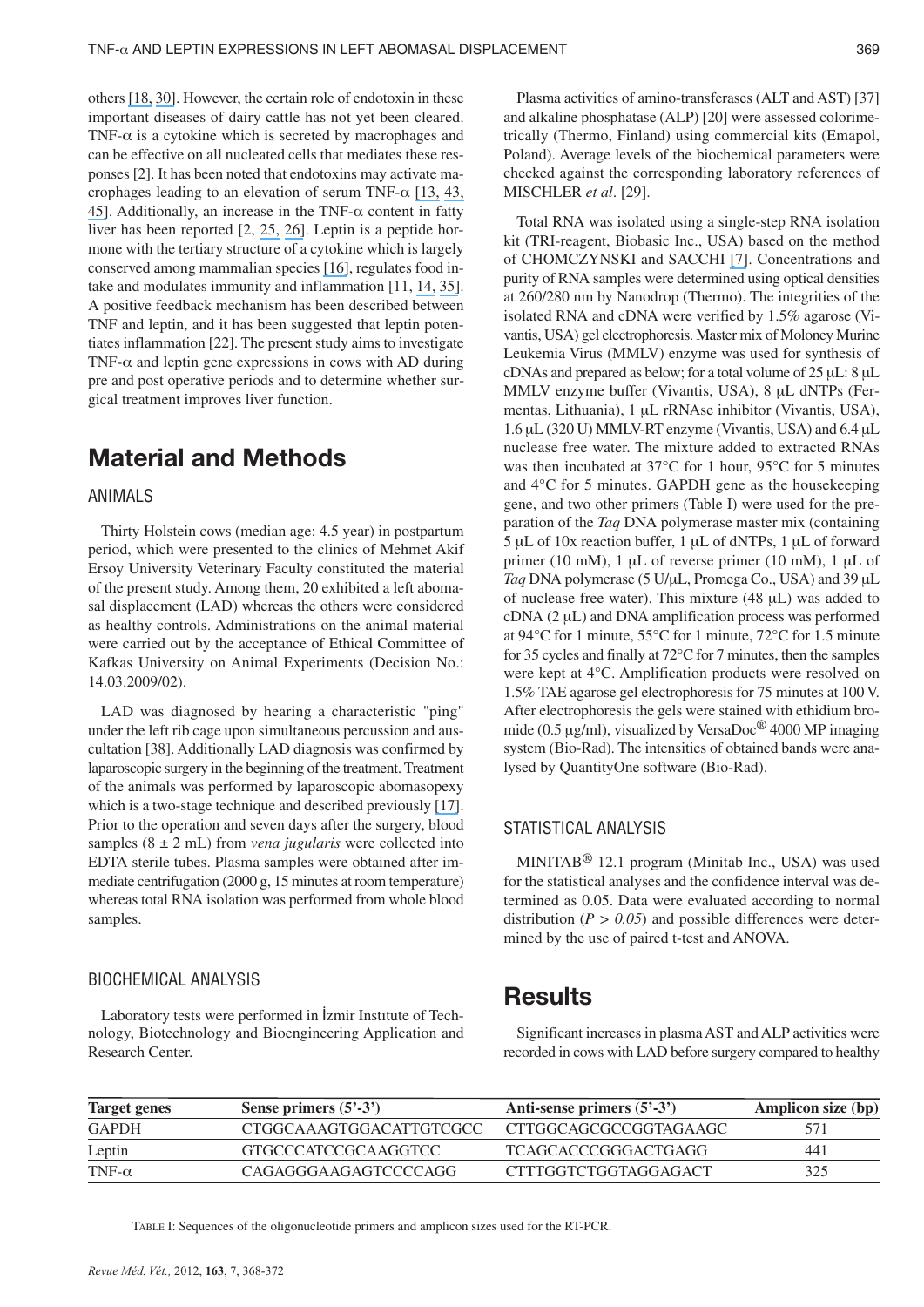cows ( $P < 0.05$ ). In the postoperative period (7 days after surgery), the enzyme activities declined and reached values closely related to controls (Table II). By contrast, plasma ALT activities remained similar between diseased and control cows in pre and postoperative periods.

As the expression of the control housekeeping GAPDH gene remained similar between LAD affected and healthy animals as expected, the TNF- $\alpha$  or leptin mRNA / GAPDH mRNA ratio was calculated for comparing polypeptide expression between cows with LAD and controls. As shown in Table III, the TNF- $\alpha$ expression in blood tended to decrease in diseased cows before surgery compared to the healthy animals whereas 7 days after surgery it was similar to the control value. Additionally, cows with LAD exhibited a slightly lower expression of leptin gene than control cows during the 2 periods. However, differences in TNF- $\alpha$  and leptin expression were not statistically significant between diseased and healthy cows and between the 2 experimental periods.

## **Discussion**

AD has been reported as the one of the most important diseases of metabolic origin in cows [6] and it is etiologically associated with fatty liver [2, 15, [25,](https://www.researchgate.net/publication/22397921_A_study_of_the_role_of_genetic_factors_in_the_etiology_of_left_abomasal_displacement?el=1_x_8&enrichId=rgreq-189000823bfea67570bd19b9cdc6039c-XXX&enrichSource=Y292ZXJQYWdlOzI5ODQ1MDU4OTtBUzo0NDE3ODMwMjU5NjcxMDVAMTQ4MjM0MDY4OTcwNQ==) [26\]](https://www.researchgate.net/publication/10599878_Effect_of_calcium-energy_supplements_on_calving-related_disorders_fertility_and_milk_yield_during_the_transition_period_in_cows_fed_anionic_diets?el=1_x_8&enrichId=rgreq-189000823bfea67570bd19b9cdc6039c-XXX&enrichSource=Y292ZXJQYWdlOzI5ODQ1MDU4OTtBUzo0NDE3ODMwMjU5NjcxMDVAMTQ4MjM0MDY4OTcwNQ==). Recent studies show that fatty liver disease causes the immune system activation in cows and endotoxin exposure has been recently involved in the development of fatty liver disease [2]. In this way, OHTSUKA *et al*. [\[34\]](https://www.researchgate.net/publication/11709842_Relationship_between_Serum_TNF_Activity_and_Insulin_Resistance_in_Dairy_Cows_Affected_with_Naturally_Occurring_Fatty_Liver?el=1_x_8&enrichId=rgreq-189000823bfea67570bd19b9cdc6039c-XXX&enrichSource=Y292ZXJQYWdlOzI5ODQ1MDU4OTtBUzo0NDE3ODMwMjU5NjcxMDVAMTQ4MjM0MDY4OTcwNQ==) have reported increases in serum TNF- $\alpha$  concentrations in cows with fatty liver. Post-operative period is often associated with gradual recovery for disorders in energy metabolism and fatty liver disease [\[36,](https://www.researchgate.net/publication/14435363_Post_surgical_convalescence_of_dairy_cows_with_left_abomasal_displacement_in_relation_to_fatty_liver?el=1_x_8&enrichId=rgreq-189000823bfea67570bd19b9cdc6039c-XXX&enrichSource=Y292ZXJQYWdlOzI5ODQ1MDU4OTtBUzo0NDE3ODMwMjU5NjcxMDVAMTQ4MjM0MDY4OTcwNQ==) 42, [44\]](https://www.researchgate.net/publication/20954633_Surgery_of_the_Bovine_Abomasum?el=1_x_8&enrichId=rgreq-189000823bfea67570bd19b9cdc6039c-XXX&enrichSource=Y292ZXJQYWdlOzI5ODQ1MDU4OTtBUzo0NDE3ODMwMjU5NjcxMDVAMTQ4MjM0MDY4OTcwNQ==). REHAGE *et al*. [\[36\]](https://www.researchgate.net/publication/14435363_Post_surgical_convalescence_of_dairy_cows_with_left_abomasal_displacement_in_relation_to_fatty_liver?el=1_x_8&enrichId=rgreq-189000823bfea67570bd19b9cdc6039c-XXX&enrichSource=Y292ZXJQYWdlOzI5ODQ1MDU4OTtBUzo0NDE3ODMwMjU5NjcxMDVAMTQ4MjM0MDY4OTcwNQ==) have reported that surgical intervention is the key point for prevention of fatty liver, ketosis and excessive lipomobilisation in AD cases. Although not significantly, the slight increase in TNF- $\alpha$ expression and the decrease in leptin expression observed in

the present study in LAD affected cows, particularly during the post-operative period, are consistent with the recovery state. It is known for a long time that cytokines, especially TNF- $\alpha$ , affect serum leptin concentrations [\[16\]](https://www.researchgate.net/publication/14578365_Endotoxin_and_Cytokines_Induce_Expression_of_Leptin_the_ob_Gene_Product_in_Hamsters?el=1_x_8&enrichId=rgreq-189000823bfea67570bd19b9cdc6039c-XXX&enrichSource=Y292ZXJQYWdlOzI5ODQ1MDU4OTtBUzo0NDE3ODMwMjU5NjcxMDVAMTQ4MjM0MDY4OTcwNQ==) and direct [\[8,](https://www.researchgate.net/publication/12957679_Relationship_between_plasma_leptin_levels_and_the_tumor_necrosis_factor-_system_in_obese_subjects?el=1_x_8&enrichId=rgreq-189000823bfea67570bd19b9cdc6039c-XXX&enrichSource=Y292ZXJQYWdlOzI5ODQ1MDU4OTtBUzo0NDE3ODMwMjU5NjcxMDVAMTQ4MjM0MDY4OTcwNQ==) [19\]](https://www.researchgate.net/publication/45098003_Leptin_potentiates_prevotella_intermedia_Lipopolysaccharide-induced_production_of_TNF-a_In_monocyte-derived_macrophages?el=1_x_8&enrichId=rgreq-189000823bfea67570bd19b9cdc6039c-XXX&enrichSource=Y292ZXJQYWdlOzI5ODQ1MDU4OTtBUzo0NDE3ODMwMjU5NjcxMDVAMTQ4MjM0MDY4OTcwNQ==) or inverse [\[27,](https://www.researchgate.net/publication/6388016_Leptin_correlates_with_distribution_of_fatty_tissue_and_plasma_levels_of_insulin_testosterone_and_tumor_necrosis_factor_alpha_in_perimenopausal_women_with_increased_testosterone_level_and_central_loca?el=1_x_8&enrichId=rgreq-189000823bfea67570bd19b9cdc6039c-XXX&enrichSource=Y292ZXJQYWdlOzI5ODQ1MDU4OTtBUzo0NDE3ODMwMjU5NjcxMDVAMTQ4MjM0MDY4OTcwNQ==) [28\]](https://www.researchgate.net/publication/51755005_Type_2-diabetes_is_associated_with_elevated_levels_of_TNF-alpha_IL-6_and_adiponectin_and_low_levels_of_leptin_in_a_population_of_Mexican_Americans_A_cross-sectional_study?el=1_x_8&enrichId=rgreq-189000823bfea67570bd19b9cdc6039c-XXX&enrichSource=Y292ZXJQYWdlOzI5ODQ1MDU4OTtBUzo0NDE3ODMwMjU5NjcxMDVAMTQ4MjM0MDY4OTcwNQ==) correlations could be reported between the circulating concentrations of leptin and TNF, depending on the type of inflammation [\[23\]](https://www.researchgate.net/publication/275838859_Leptin_Concentrations_in_Relation_to_Body_Mass_Index_and_the_Tumor_Necrosis_Factor-_System_in_Humans?el=1_x_8&enrichId=rgreq-189000823bfea67570bd19b9cdc6039c-XXX&enrichSource=Y292ZXJQYWdlOzI5ODQ1MDU4OTtBUzo0NDE3ODMwMjU5NjcxMDVAMTQ4MjM0MDY4OTcwNQ==). Among the aetiological factors of AD cases, long term endotoxin production in the rumen [\[1,](https://www.researchgate.net/publication/21652716_The_role_of_endotoxins_in_induced_ruminal_acidosis_in_calves?el=1_x_8&enrichId=rgreq-189000823bfea67570bd19b9cdc6039c-XXX&enrichSource=Y292ZXJQYWdlOzI5ODQ1MDU4OTtBUzo0NDE3ODMwMjU5NjcxMDVAMTQ4MjM0MDY4OTcwNQ==) 41] and chronic inflammations such as mastitis, metritis, retentio secundinarum and abomasal ulcers [\[39\]](https://www.researchgate.net/publication/12936081_Risk_factors_for_abomasal_displacement_in_dairy_cows?el=1_x_8&enrichId=rgreq-189000823bfea67570bd19b9cdc6039c-XXX&enrichSource=Y292ZXJQYWdlOzI5ODQ1MDU4OTtBUzo0NDE3ODMwMjU5NjcxMDVAMTQ4MjM0MDY4OTcwNQ==) stand out. Additionally, because of having more slightly symptoms as compared to RAD cases, LAD cases are presented to the clinics belatedly, and inflammation becomes more chronic [40]. It is reported that the acute immune response and release of TNF- $\alpha$ results in a prompt short term release and increase in plasma concentrations of leptin. Even so, chronic inflammation and its concomitant constitutive up-regulation of pro-inflammatory cytokines will cause suppression of leptin [\[23\]](https://www.researchgate.net/publication/275838859_Leptin_Concentrations_in_Relation_to_Body_Mass_Index_and_the_Tumor_Necrosis_Factor-_System_in_Humans?el=1_x_8&enrichId=rgreq-189000823bfea67570bd19b9cdc6039c-XXX&enrichSource=Y292ZXJQYWdlOzI5ODQ1MDU4OTtBUzo0NDE3ODMwMjU5NjcxMDVAMTQ4MjM0MDY4OTcwNQ==), and this is possibly what we have observed. In the present study, TNF- $\alpha$  and leptin gene expressions in blood were inversely associated probably because of the endotoxin exposure and of the convalescence state. Presumably by the effect of convalescence state of the scar tissues after the surgery as an acute inflammatory marker, TNF- $\alpha$  unsurprisingly increased. In parallel, with the opinion that states the fallen concentrations of leptin as the indicator of chronic inflammation, in our LAD group, both before and after surgery leptin concentrations were low. It is supposed that in the future studies by developing a thirty day after surgery group, normal leptin expression concentrations would be determined. Moreover, these findings are further strengthened by a study which was aimed to determine the association between diabetes and inflammation in clinically diagnosed diabetes patients, elevated concentrations of TNF- $\alpha$ and low concentrations of leptin were reported and related to existing chronic inflammation in the subjects [\[28\]](https://www.researchgate.net/publication/51755005_Type_2-diabetes_is_associated_with_elevated_levels_of_TNF-alpha_IL-6_and_adiponectin_and_low_levels_of_leptin_in_a_population_of_Mexican_Americans_A_cross-sectional_study?el=1_x_8&enrichId=rgreq-189000823bfea67570bd19b9cdc6039c-XXX&enrichSource=Y292ZXJQYWdlOzI5ODQ1MDU4OTtBUzo0NDE3ODMwMjU5NjcxMDVAMTQ4MjM0MDY4OTcwNQ==). Given this relationship of leptin with chronic inflammation, leptin could

| <b>Enzyme activity</b> | <b>Healthy cows</b>      | Cows with LAD $(n = 20)$    |                          |           |
|------------------------|--------------------------|-----------------------------|--------------------------|-----------|
|                        | $(n = 10)$               | <b>Before surgery</b>       | After surgery            |           |
| AST (U/L)              | $105.00 \pm 8.15^{ab}$   | $125.49 \pm 10.51^b$        | $92.74 \pm 6.28^{\circ}$ | < 0.05    |
| ALP(U/L)               | $93.00 \pm 4.32^{\circ}$ | $513.30 \pm 140.85^{\circ}$ | $123.80 \pm 20.80^a$     | < 0.05    |
| ALT (U/L)              | $27.00 \pm 2.85$         | $18.09 \pm 3.95$            | $19.23 \pm 4.39$         | <b>NS</b> |

*AST: Aspartate aminotransferase; ALT: Alanine aminotransferase; ALP: alkaline phosphatase; NS: not significant.*

*Different superscripts*  $a$ , *b in the same row indicate significant differences among group (P < 0.05).* 

TABLE II: Hepatic enzyme activities in plasma from healthy cows  $(n = 10)$  and from cows with LAD (left abomasal displacement)  $(n = 20)$ during pre-operative and post-operative (7 days after surgery) periods. Results are expressed as mean  $\pm$  standard deviations.

| <b>Enzyme activity</b> | <b>Healthy cows</b> | Cows with LAD $(n = 20)$ |                  |    |
|------------------------|---------------------|--------------------------|------------------|----|
|                        | $(n = 10)$          | <b>Before surgery</b>    | After surgery    |    |
| TNF- $\alpha$          | $1.515 \pm 0.72$    | $1.140 \pm 0.32$         | $1.850 \pm 0.54$ | NS |
| Leptin                 | $3.472 \pm 0.84$    | $2.212 \pm 0.59$         | $1.996 \pm 0.47$ | NS |

*(Normalized gene expression: TNF-*<sup>α</sup> *or leptin mRNA (densitometry units) / GAPDH mRNA (densitometry units).*

TABLE III: TNF- $\alpha$  and leptin gene expression in whole blood samples from cows with LAD (left abomasal displacement) (n = 20) before surgery (preoperative period) and 7 days after (postoperative period) and from healthy cows (n = 10). Results are normalized according to the expression of the GAPDH gene and are expressed as mean ± standard errors.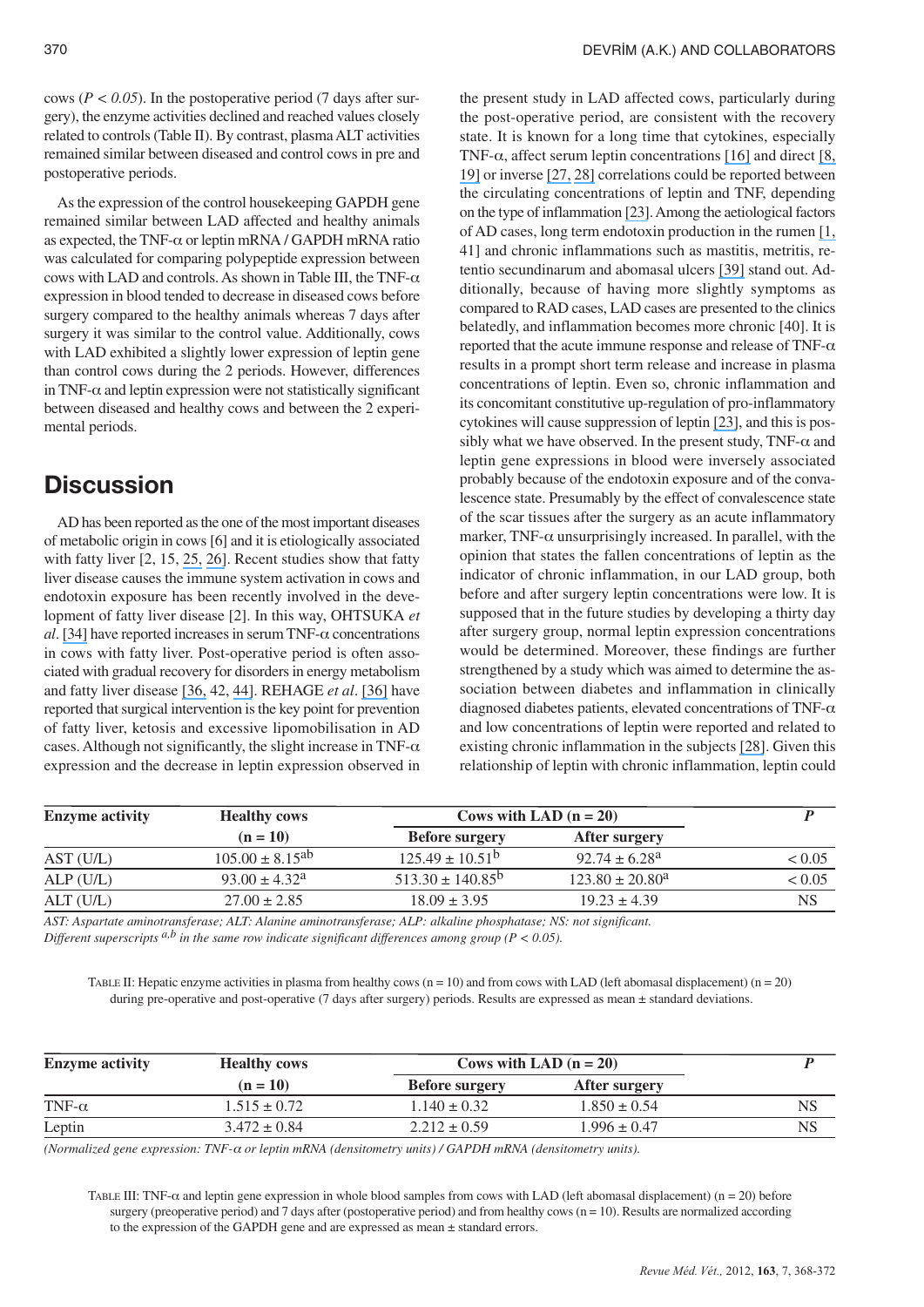serve as a valuable marker for predicting the progression of chronic inflammation in cows with abomasal displacement.

Energy requirements usually exceed energy intake in periparturient period, so the required energy is provided by lipolysis, which is the cause of fat accumulation in liver [\[46\]](https://www.researchgate.net/publication/47740158_Comparative_study_of_the_hemato-biochemical_parameters_between_clinically_healthy_cows_and_cows_with_displacement_of_the_abomasum?el=1_x_8&enrichId=rgreq-189000823bfea67570bd19b9cdc6039c-XXX&enrichSource=Y292ZXJQYWdlOzI5ODQ1MDU4OTtBUzo0NDE3ODMwMjU5NjcxMDVAMTQ4MjM0MDY4OTcwNQ==). The severity of fatty liver degeneration is variable and can cause hepatic damage [\[34\]](https://www.researchgate.net/publication/11709842_Relationship_between_Serum_TNF_Activity_and_Insulin_Resistance_in_Dairy_Cows_Affected_with_Naturally_Occurring_Fatty_Liver?el=1_x_8&enrichId=rgreq-189000823bfea67570bd19b9cdc6039c-XXX&enrichSource=Y292ZXJQYWdlOzI5ODQ1MDU4OTtBUzo0NDE3ODMwMjU5NjcxMDVAMTQ4MjM0MDY4OTcwNQ==). In the present study, marked and significant increases in plasma AST and ALP activities recorded in LAD affected cows before surgery are similar to previous reports [\[5,](https://www.researchgate.net/publication/288920558_Serum_tumor_necrosis_factor-alpha_activity_in_dairy_cows_with_abomasal_displacement_The_potential_for_anti-cytokine_therapy?el=1_x_8&enrichId=rgreq-189000823bfea67570bd19b9cdc6039c-XXX&enrichSource=Y292ZXJQYWdlOzI5ODQ1MDU4OTtBUzo0NDE3ODMwMjU5NjcxMDVAMTQ4MjM0MDY4OTcwNQ==) [21,](https://www.researchgate.net/publication/10983955_Classification_of_abomasal_displacement_in_cows_according_to_histopathology_of_the_liver_and_clinical_chemistry?el=1_x_8&enrichId=rgreq-189000823bfea67570bd19b9cdc6039c-XXX&enrichSource=Y292ZXJQYWdlOzI5ODQ1MDU4OTtBUzo0NDE3ODMwMjU5NjcxMDVAMTQ4MjM0MDY4OTcwNQ==) [34\]](https://www.researchgate.net/publication/11709842_Relationship_between_Serum_TNF_Activity_and_Insulin_Resistance_in_Dairy_Cows_Affected_with_Naturally_Occurring_Fatty_Liver?el=1_x_8&enrichId=rgreq-189000823bfea67570bd19b9cdc6039c-XXX&enrichSource=Y292ZXJQYWdlOzI5ODQ1MDU4OTtBUzo0NDE3ODMwMjU5NjcxMDVAMTQ4MjM0MDY4OTcwNQ==) and could be attributed to hepatic lipidosis, endotoxemia and hepatocyte damage [\[46\]](https://www.researchgate.net/publication/47740158_Comparative_study_of_the_hemato-biochemical_parameters_between_clinically_healthy_cows_and_cows_with_displacement_of_the_abomasum?el=1_x_8&enrichId=rgreq-189000823bfea67570bd19b9cdc6039c-XXX&enrichSource=Y292ZXJQYWdlOzI5ODQ1MDU4OTtBUzo0NDE3ODMwMjU5NjcxMDVAMTQ4MjM0MDY4OTcwNQ==). AVKI *et al*. [\[5\]](https://www.researchgate.net/publication/288920558_Serum_tumor_necrosis_factor-alpha_activity_in_dairy_cows_with_abomasal_displacement_The_potential_for_anti-cytokine_therapy?el=1_x_8&enrichId=rgreq-189000823bfea67570bd19b9cdc6039c-XXX&enrichSource=Y292ZXJQYWdlOzI5ODQ1MDU4OTtBUzo0NDE3ODMwMjU5NjcxMDVAMTQ4MjM0MDY4OTcwNQ==) have previously reported strong increases in serum TNF- $\alpha$  concentrations in dairy cows with AD during the postoperative period compared to the healthy controls which were significantly associated with increases in serum GGT activity and decrease in albuminaemia, these biochemical parameters being considered as markers for liver injury. In the current study, alterations in AST and ALP activities were also concomitant to the slight increase in TNF- $\alpha$  mRNA in blood from LAD affected cows.

Until now, the cytokine and leptin expressions have been explored using ELISA assays which allow determination of the peptide concentrations whereas no information about changes in mRNA expression in AD cases was available in the literature to our knowledge. However, RT-PCR has been stated as a more sensitive technique to determine variations in TNF- $\alpha$  and leptin expression [12]. In this regard, the present study constitutes the first work that explores the relation between TNF- $\alpha$ , leptin using RT-PCR and AD. However, the variations in the normalized expression of TNF- $\alpha$  and leptin were not statistically significant between diseased and healthy controls and between pre-and postoperative periods in the present study. Several factors can explain the lack of a significant effect: firstly, the translation of mRNAs into peptides leading to increases in blood peptide concentrations may exacerbate differences between groups and secondly it would be probable that increasing sample numbers in the future studies may allow detection of significant differences.

It is concluded that measurement of TNF and leptin mRNA expressions may help to explain links between AD and related diseases (fatty liver) and may also improve the ability to predict and prevent metabolic problems in post-partum period of dairy cows. In this regard anti-cytokine therapy [\[33\]](https://www.researchgate.net/publication/13368148_Anticytokine_Therapy_-_A_New_Era_in_the_Treatment_of_Rheumatoid_Arthritis?el=1_x_8&enrichId=rgreq-189000823bfea67570bd19b9cdc6039c-XXX&enrichSource=Y292ZXJQYWdlOzI5ODQ1MDU4OTtBUzo0NDE3ODMwMjU5NjcxMDVAMTQ4MjM0MDY4OTcwNQ==) developed in human medicine might also play a potential therapeutic role in fatty liver and AD in cattle [\[5\]](https://www.researchgate.net/publication/288920558_Serum_tumor_necrosis_factor-alpha_activity_in_dairy_cows_with_abomasal_displacement_The_potential_for_anti-cytokine_therapy?el=1_x_8&enrichId=rgreq-189000823bfea67570bd19b9cdc6039c-XXX&enrichSource=Y292ZXJQYWdlOzI5ODQ1MDU4OTtBUzo0NDE3ODMwMjU5NjcxMDVAMTQ4MjM0MDY4OTcwNQ==). Consequently, further studies will be conducted in order to explore the TNF- $\alpha$  induced hepatic effects during AD eventually leading to hepatic coma after surgical treatment [\[36\]](https://www.researchgate.net/publication/14435363_Post_surgical_convalescence_of_dairy_cows_with_left_abomasal_displacement_in_relation_to_fatty_liver?el=1_x_8&enrichId=rgreq-189000823bfea67570bd19b9cdc6039c-XXX&enrichSource=Y292ZXJQYWdlOzI5ODQ1MDU4OTtBUzo0NDE3ODMwMjU5NjcxMDVAMTQ4MjM0MDY4OTcwNQ==) and the potential interest of anticytokine therapy in metabolic disorders in cows.

## **Acknowledgement**

This study was supported by the Scientific Research Projects Commission of Mehmet Akif Ersoy University (Project Code: 0068-NAP-09). The laboratory studies were performed in the İzmir Instıtute of Technology, Biotechnology and Bioengineering Application and Research Center. Authors' special thanks are extended to Prof. Dr. Mustafa SAATCI for doing statistical analyses.

## **References**

- 1. [AIUMLAMAI S., KINDAHL H., FREDRIKSSON G., EDQVIST](https://www.researchgate.net/publication/21652716_The_role_of_endotoxins_in_induced_ruminal_acidosis_in_calves?el=1_x_8&enrichId=rgreq-189000823bfea67570bd19b9cdc6039c-XXX&enrichSource=Y292ZXJQYWdlOzI5ODQ1MDU4OTtBUzo0NDE3ODMwMjU5NjcxMDVAMTQ4MjM0MDY4OTcwNQ==) [L.E., KULANDER L., ERIKSSON O.: The role of endotoxins in in](https://www.researchgate.net/publication/21652716_The_role_of_endotoxins_in_induced_ruminal_acidosis_in_calves?el=1_x_8&enrichId=rgreq-189000823bfea67570bd19b9cdc6039c-XXX&enrichSource=Y292ZXJQYWdlOzI5ODQ1MDU4OTtBUzo0NDE3ODMwMjU5NjcxMDVAMTQ4MjM0MDY4OTcwNQ==)[duced ruminal acidosis in calves.](https://www.researchgate.net/publication/21652716_The_role_of_endotoxins_in_induced_ruminal_acidosis_in_calves?el=1_x_8&enrichId=rgreq-189000823bfea67570bd19b9cdc6039c-XXX&enrichSource=Y292ZXJQYWdlOzI5ODQ1MDU4OTtBUzo0NDE3ODMwMjU5NjcxMDVAMTQ4MjM0MDY4OTcwNQ==) *Acta Vet. Scand*., 1992, **33**, 117-127.
- 2. AMETAJ B.N., BRADFORD B.J., BOBE G., BEITZ D.C.: Acute 332 phase response indicates inflammatory conditions may play a role in the pathogenesis of fatty liver in dairy cows. *J. Dairy Sci*., 2002, **85**, 189.
- 3. ANDERSEN P.H.: Bovine endotoxicosis-some aspects of relevance to production diseases. *Acta Vet. Scand. Suppl.*, 2003, **98**, 141-155.
- 4. [ANDERSEN P.H., BERGELIN B., CHRISTENSEN K.A.: Effect of](https://www.researchgate.net/publication/15040792_Effect_of_feeding_regimen_on_concentration_of_free_endotoxin_in_ruminal_fluid_of_cattle?el=1_x_8&enrichId=rgreq-189000823bfea67570bd19b9cdc6039c-XXX&enrichSource=Y292ZXJQYWdlOzI5ODQ1MDU4OTtBUzo0NDE3ODMwMjU5NjcxMDVAMTQ4MjM0MDY4OTcwNQ==) [feeding regimen on concentration of free endotoxin in ruminal fluid](https://www.researchgate.net/publication/15040792_Effect_of_feeding_regimen_on_concentration_of_free_endotoxin_in_ruminal_fluid_of_cattle?el=1_x_8&enrichId=rgreq-189000823bfea67570bd19b9cdc6039c-XXX&enrichSource=Y292ZXJQYWdlOzI5ODQ1MDU4OTtBUzo0NDE3ODMwMjU5NjcxMDVAMTQ4MjM0MDY4OTcwNQ==) of cattle. *[J. Anim. Sci](https://www.researchgate.net/publication/15040792_Effect_of_feeding_regimen_on_concentration_of_free_endotoxin_in_ruminal_fluid_of_cattle?el=1_x_8&enrichId=rgreq-189000823bfea67570bd19b9cdc6039c-XXX&enrichSource=Y292ZXJQYWdlOzI5ODQ1MDU4OTtBUzo0NDE3ODMwMjU5NjcxMDVAMTQ4MjM0MDY4OTcwNQ==)*., 1994, **72**, 487-491.
- 5. [AVKI S., SIMSEK A., TURUTOGLU H., IlerI-BUYUKOGLU T., YI-](https://www.researchgate.net/publication/288920558_Serum_tumor_necrosis_factor-alpha_activity_in_dairy_cows_with_abomasal_displacement_The_potential_for_anti-cytokine_therapy?el=1_x_8&enrichId=rgreq-189000823bfea67570bd19b9cdc6039c-XXX&enrichSource=Y292ZXJQYWdlOzI5ODQ1MDU4OTtBUzo0NDE3ODMwMjU5NjcxMDVAMTQ4MjM0MDY4OTcwNQ==)[GITARSLAN K., TEMIZSOYLU M.D. : Serum tumor necrosis fac](https://www.researchgate.net/publication/288920558_Serum_tumor_necrosis_factor-alpha_activity_in_dairy_cows_with_abomasal_displacement_The_potential_for_anti-cytokine_therapy?el=1_x_8&enrichId=rgreq-189000823bfea67570bd19b9cdc6039c-XXX&enrichSource=Y292ZXJQYWdlOzI5ODQ1MDU4OTtBUzo0NDE3ODMwMjU5NjcxMDVAMTQ4MjM0MDY4OTcwNQ==)tor-α [activity in dairy cows with abomasal displacement: the potential](https://www.researchgate.net/publication/288920558_Serum_tumor_necrosis_factor-alpha_activity_in_dairy_cows_with_abomasal_displacement_The_potential_for_anti-cytokine_therapy?el=1_x_8&enrichId=rgreq-189000823bfea67570bd19b9cdc6039c-XXX&enrichSource=Y292ZXJQYWdlOzI5ODQ1MDU4OTtBUzo0NDE3ODMwMjU5NjcxMDVAMTQ4MjM0MDY4OTcwNQ==) [for anti-cytokine therapy.](https://www.researchgate.net/publication/288920558_Serum_tumor_necrosis_factor-alpha_activity_in_dairy_cows_with_abomasal_displacement_The_potential_for_anti-cytokine_therapy?el=1_x_8&enrichId=rgreq-189000823bfea67570bd19b9cdc6039c-XXX&enrichSource=Y292ZXJQYWdlOzI5ODQ1MDU4OTtBUzo0NDE3ODMwMjU5NjcxMDVAMTQ4MjM0MDY4OTcwNQ==) *Vet. Cer. Derg*., 2004, **10**, 28-32.
- 6. BÜCKNER R.: Surgical correction of left displaced abomasum. *Bov. Practit.*, 1993, **27**, 43-46.
- 7. [CHOMCZYNSKI P., SACCHI N.: Single-step method of RNA isola](https://www.researchgate.net/publication/20716449_Single-Step_Method_Of_RNA_Isolation_By_Acid_Guanidinium_Thiocyanate-Phenol-Chlorform_Extraction?el=1_x_8&enrichId=rgreq-189000823bfea67570bd19b9cdc6039c-XXX&enrichSource=Y292ZXJQYWdlOzI5ODQ1MDU4OTtBUzo0NDE3ODMwMjU5NjcxMDVAMTQ4MjM0MDY4OTcwNQ==)[tion by acid guanidinium thiocyanate-phenol-chloroform extraction.](https://www.researchgate.net/publication/20716449_Single-Step_Method_Of_RNA_Isolation_By_Acid_Guanidinium_Thiocyanate-Phenol-Chlorform_Extraction?el=1_x_8&enrichId=rgreq-189000823bfea67570bd19b9cdc6039c-XXX&enrichSource=Y292ZXJQYWdlOzI5ODQ1MDU4OTtBUzo0NDE3ODMwMjU5NjcxMDVAMTQ4MjM0MDY4OTcwNQ==) *[Anal. Biochem](https://www.researchgate.net/publication/20716449_Single-Step_Method_Of_RNA_Isolation_By_Acid_Guanidinium_Thiocyanate-Phenol-Chlorform_Extraction?el=1_x_8&enrichId=rgreq-189000823bfea67570bd19b9cdc6039c-XXX&enrichSource=Y292ZXJQYWdlOzI5ODQ1MDU4OTtBUzo0NDE3ODMwMjU5NjcxMDVAMTQ4MjM0MDY4OTcwNQ==)*., 1987, **162**, 156-159.
- 8. [CORICA F., ALLEGRA A., CORSONELLO A., BUEMI M., CALA-](https://www.researchgate.net/publication/12957679_Relationship_between_plasma_leptin_levels_and_the_tumor_necrosis_factor-_system_in_obese_subjects?el=1_x_8&enrichId=rgreq-189000823bfea67570bd19b9cdc6039c-XXX&enrichSource=Y292ZXJQYWdlOzI5ODQ1MDU4OTtBUzo0NDE3ODMwMjU5NjcxMDVAMTQ4MjM0MDY4OTcwNQ==)[PAI G., RUELLO A., NICITA MAURO V., CERUSO D.: Relationship](https://www.researchgate.net/publication/12957679_Relationship_between_plasma_leptin_levels_and_the_tumor_necrosis_factor-_system_in_obese_subjects?el=1_x_8&enrichId=rgreq-189000823bfea67570bd19b9cdc6039c-XXX&enrichSource=Y292ZXJQYWdlOzI5ODQ1MDU4OTtBUzo0NDE3ODMwMjU5NjcxMDVAMTQ4MjM0MDY4OTcwNQ==) [between plasma leptin levels and the tumor necrosis factor-alpha sys](https://www.researchgate.net/publication/12957679_Relationship_between_plasma_leptin_levels_and_the_tumor_necrosis_factor-_system_in_obese_subjects?el=1_x_8&enrichId=rgreq-189000823bfea67570bd19b9cdc6039c-XXX&enrichSource=Y292ZXJQYWdlOzI5ODQ1MDU4OTtBUzo0NDE3ODMwMjU5NjcxMDVAMTQ4MjM0MDY4OTcwNQ==)tem in obese subjects. *[Int. J. Ob. Relat. Metab. Disord](https://www.researchgate.net/publication/12957679_Relationship_between_plasma_leptin_levels_and_the_tumor_necrosis_factor-_system_in_obese_subjects?el=1_x_8&enrichId=rgreq-189000823bfea67570bd19b9cdc6039c-XXX&enrichSource=Y292ZXJQYWdlOzI5ODQ1MDU4OTtBUzo0NDE3ODMwMjU5NjcxMDVAMTQ4MjM0MDY4OTcwNQ==)*., 1999, **23**, 355- [360.](https://www.researchgate.net/publication/12957679_Relationship_between_plasma_leptin_levels_and_the_tumor_necrosis_factor-_system_in_obese_subjects?el=1_x_8&enrichId=rgreq-189000823bfea67570bd19b9cdc6039c-XXX&enrichSource=Y292ZXJQYWdlOzI5ODQ1MDU4OTtBUzo0NDE3ODMwMjU5NjcxMDVAMTQ4MjM0MDY4OTcwNQ==)
- 9. DEHORTY B.A.: Rumen microbiology, DEHORTY B.A. (ed.), Nottingham University Press, 2003, pp.: 243-264.
- 10. DOUGHERTY R.W., COBURN K.S., COOK H.M., ALLISON M.J.: Preliminary study of appearance of endotoxin in circulatory system of sheep and cattle after induced grain engorgement. *Am. J. Vet. Res.*, 1975, **36**, 831-832.
- 11. FANTUZZI G., FAGGIONI R.: Leptin in the regulation of immunity, inflammation, and hematopoiesis. *J. Leukoc. Biol*., 2000, **68**, 437-446.
- 12. FAVRE N., BORDMANN G., RUDIN W.: Comparison of cytokine measurements using ELISA, ELISPOT and semi-quantitative RT-PCR. *J. Immunol. Meth.*, 1997, **204**, 57-66.
- 13. [FUKUI H.: Relation of endotoxin, endotoxin binding proteins and](https://www.researchgate.net/publication/7424780_Relation_of_Endotoxin_Endotoxin_Binding_Proteins_and_Macrophages_to_Severe_Alcoholic_Liver_Injury_and_Multiple_Organ_Failure?el=1_x_8&enrichId=rgreq-189000823bfea67570bd19b9cdc6039c-XXX&enrichSource=Y292ZXJQYWdlOzI5ODQ1MDU4OTtBUzo0NDE3ODMwMjU5NjcxMDVAMTQ4MjM0MDY4OTcwNQ==) [macrophages to severe alcoholic liver injury and multiple organ fai](https://www.researchgate.net/publication/7424780_Relation_of_Endotoxin_Endotoxin_Binding_Proteins_and_Macrophages_to_Severe_Alcoholic_Liver_Injury_and_Multiple_Organ_Failure?el=1_x_8&enrichId=rgreq-189000823bfea67570bd19b9cdc6039c-XXX&enrichSource=Y292ZXJQYWdlOzI5ODQ1MDU4OTtBUzo0NDE3ODMwMjU5NjcxMDVAMTQ4MjM0MDY4OTcwNQ==)lure. *[Alcoh. Clin. Exp. Res](https://www.researchgate.net/publication/7424780_Relation_of_Endotoxin_Endotoxin_Binding_Proteins_and_Macrophages_to_Severe_Alcoholic_Liver_Injury_and_Multiple_Organ_Failure?el=1_x_8&enrichId=rgreq-189000823bfea67570bd19b9cdc6039c-XXX&enrichSource=Y292ZXJQYWdlOzI5ODQ1MDU4OTtBUzo0NDE3ODMwMjU5NjcxMDVAMTQ4MjM0MDY4OTcwNQ==)*., 2005, **29**, 172S-179S.
- 14. [GAUCHER E.A., MIYAMOTO M.M., BENNER S.A.: Evolutionary,](https://www.researchgate.net/publication/10797693_Evolutionary_Structural_and_Biochemical_Evidence_for_a_New_Interaction_Site_of_the_Leptin_Obesity_Protein?el=1_x_8&enrichId=rgreq-189000823bfea67570bd19b9cdc6039c-XXX&enrichSource=Y292ZXJQYWdlOzI5ODQ1MDU4OTtBUzo0NDE3ODMwMjU5NjcxMDVAMTQ4MjM0MDY4OTcwNQ==) [structural and biochemical evidence for a new interaction site of the](https://www.researchgate.net/publication/10797693_Evolutionary_Structural_and_Biochemical_Evidence_for_a_New_Interaction_Site_of_the_Leptin_Obesity_Protein?el=1_x_8&enrichId=rgreq-189000823bfea67570bd19b9cdc6039c-XXX&enrichSource=Y292ZXJQYWdlOzI5ODQ1MDU4OTtBUzo0NDE3ODMwMjU5NjcxMDVAMTQ4MjM0MDY4OTcwNQ==) [leptin obesity protein.](https://www.researchgate.net/publication/10797693_Evolutionary_Structural_and_Biochemical_Evidence_for_a_New_Interaction_Site_of_the_Leptin_Obesity_Protein?el=1_x_8&enrichId=rgreq-189000823bfea67570bd19b9cdc6039c-XXX&enrichSource=Y292ZXJQYWdlOzI5ODQ1MDU4OTtBUzo0NDE3ODMwMjU5NjcxMDVAMTQ4MjM0MDY4OTcwNQ==) *Genetics*, 2003, **163**, 1549-1553.
- 15. GEISHAUSER T.: Abomasal displacement in the bovine a review on character, occurrence, aetiology and pathogenesis. *J. Vet. Med*., 1995, **42**, 229-251.
- 16. [GRUNFELD C., ZHAO C., FULLER J., POLLACK A., MOSER A.,](https://www.researchgate.net/publication/14578365_Endotoxin_and_Cytokines_Induce_Expression_of_Leptin_the_ob_Gene_Product_in_Hamsters?el=1_x_8&enrichId=rgreq-189000823bfea67570bd19b9cdc6039c-XXX&enrichSource=Y292ZXJQYWdlOzI5ODQ1MDU4OTtBUzo0NDE3ODMwMjU5NjcxMDVAMTQ4MjM0MDY4OTcwNQ==) [FRIEDMAN J., FEINGOLD K.R.: Endotoxin and cytokines induce](https://www.researchgate.net/publication/14578365_Endotoxin_and_Cytokines_Induce_Expression_of_Leptin_the_ob_Gene_Product_in_Hamsters?el=1_x_8&enrichId=rgreq-189000823bfea67570bd19b9cdc6039c-XXX&enrichSource=Y292ZXJQYWdlOzI5ODQ1MDU4OTtBUzo0NDE3ODMwMjU5NjcxMDVAMTQ4MjM0MDY4OTcwNQ==) [expression of leptin, the ob gene product, in hamsters.](https://www.researchgate.net/publication/14578365_Endotoxin_and_Cytokines_Induce_Expression_of_Leptin_the_ob_Gene_Product_in_Hamsters?el=1_x_8&enrichId=rgreq-189000823bfea67570bd19b9cdc6039c-XXX&enrichSource=Y292ZXJQYWdlOzI5ODQ1MDU4OTtBUzo0NDE3ODMwMjU5NjcxMDVAMTQ4MjM0MDY4OTcwNQ==) *J. Clin. Invest*., 1996, **97**[, 2152-2157.](https://www.researchgate.net/publication/14578365_Endotoxin_and_Cytokines_Induce_Expression_of_Leptin_the_ob_Gene_Product_in_Hamsters?el=1_x_8&enrichId=rgreq-189000823bfea67570bd19b9cdc6039c-XXX&enrichSource=Y292ZXJQYWdlOzI5ODQ1MDU4OTtBUzo0NDE3ODMwMjU5NjcxMDVAMTQ4MjM0MDY4OTcwNQ==)
- 17. [JANOWITZ H.: Laparoscopic reposition and fixation of the left dis](https://www.researchgate.net/publication/13431197_Laparoscopic_reposition_and_fixation_of_the_left_displaced_abomasum_in_cattle?el=1_x_8&enrichId=rgreq-189000823bfea67570bd19b9cdc6039c-XXX&enrichSource=Y292ZXJQYWdlOzI5ODQ1MDU4OTtBUzo0NDE3ODMwMjU5NjcxMDVAMTQ4MjM0MDY4OTcwNQ==)placed abomasum in cattle. *[Tierarztlliche Praxis Ausg. G. Grosstiere](https://www.researchgate.net/publication/13431197_Laparoscopic_reposition_and_fixation_of_the_left_displaced_abomasum_in_cattle?el=1_x_8&enrichId=rgreq-189000823bfea67570bd19b9cdc6039c-XXX&enrichSource=Y292ZXJQYWdlOzI5ODQ1MDU4OTtBUzo0NDE3ODMwMjU5NjcxMDVAMTQ4MjM0MDY4OTcwNQ==) Nutztiere*, 1998, **26**[, 308-313.](https://www.researchgate.net/publication/13431197_Laparoscopic_reposition_and_fixation_of_the_left_displaced_abomasum_in_cattle?el=1_x_8&enrichId=rgreq-189000823bfea67570bd19b9cdc6039c-XXX&enrichSource=Y292ZXJQYWdlOzI5ODQ1MDU4OTtBUzo0NDE3ODMwMjU5NjcxMDVAMTQ4MjM0MDY4OTcwNQ==)
- 18. [KAISHO T., AKIRA S.: Toll-like receptors as adjuvant receptors.](https://www.researchgate.net/publication/11454031_Toll-like_receptors_as_adjuvant_receptors?el=1_x_8&enrichId=rgreq-189000823bfea67570bd19b9cdc6039c-XXX&enrichSource=Y292ZXJQYWdlOzI5ODQ1MDU4OTtBUzo0NDE3ODMwMjU5NjcxMDVAMTQ4MjM0MDY4OTcwNQ==) *[Biochim. Biophys. Acta](https://www.researchgate.net/publication/11454031_Toll-like_receptors_as_adjuvant_receptors?el=1_x_8&enrichId=rgreq-189000823bfea67570bd19b9cdc6039c-XXX&enrichSource=Y292ZXJQYWdlOzI5ODQ1MDU4OTtBUzo0NDE3ODMwMjU5NjcxMDVAMTQ4MjM0MDY4OTcwNQ==)*, 2002, **1589**, 1-13.
- 19. [KIM S.J.: Leptin potentiates](https://www.researchgate.net/publication/45098003_Leptin_potentiates_prevotella_intermedia_Lipopolysaccharide-induced_production_of_TNF-a_In_monocyte-derived_macrophages?el=1_x_8&enrichId=rgreq-189000823bfea67570bd19b9cdc6039c-XXX&enrichSource=Y292ZXJQYWdlOzI5ODQ1MDU4OTtBUzo0NDE3ODMwMjU5NjcxMDVAMTQ4MjM0MDY4OTcwNQ==) *Prevotella intermedia* lipopolysaccharideinduced production of TNF-α [in monocyte-derived macrophages.](https://www.researchgate.net/publication/45098003_Leptin_potentiates_prevotella_intermedia_Lipopolysaccharide-induced_production_of_TNF-a_In_monocyte-derived_macrophages?el=1_x_8&enrichId=rgreq-189000823bfea67570bd19b9cdc6039c-XXX&enrichSource=Y292ZXJQYWdlOzI5ODQ1MDU4OTtBUzo0NDE3ODMwMjU5NjcxMDVAMTQ4MjM0MDY4OTcwNQ==) *J. [Periodont. Implant Sci](https://www.researchgate.net/publication/45098003_Leptin_potentiates_prevotella_intermedia_Lipopolysaccharide-induced_production_of_TNF-a_In_monocyte-derived_macrophages?el=1_x_8&enrichId=rgreq-189000823bfea67570bd19b9cdc6039c-XXX&enrichSource=Y292ZXJQYWdlOzI5ODQ1MDU4OTtBUzo0NDE3ODMwMjU5NjcxMDVAMTQ4MjM0MDY4OTcwNQ==)*., 2010, **40**, 119-124.
- 20. KIND P.R.N., KING E.J.: Estimation of plasma phosphatase by determination of hydrolysed phenol with amino-antipyrine. *J. Clin. Pathol*., 1954, **7**, 322.
- 21. [KOMATSU Y., ITOH N., TANIYAMA H., KITAZAWA T., YO-](https://www.researchgate.net/publication/10983955_Classification_of_abomasal_displacement_in_cows_according_to_histopathology_of_the_liver_and_clinical_chemistry?el=1_x_8&enrichId=rgreq-189000823bfea67570bd19b9cdc6039c-XXX&enrichSource=Y292ZXJQYWdlOzI5ODQ1MDU4OTtBUzo0NDE3ODMwMjU5NjcxMDVAMTQ4MjM0MDY4OTcwNQ==)[KOTA H., KOIWA M., OHTSUKA H., TERASAKI N., MAENO](https://www.researchgate.net/publication/10983955_Classification_of_abomasal_displacement_in_cows_according_to_histopathology_of_the_liver_and_clinical_chemistry?el=1_x_8&enrichId=rgreq-189000823bfea67570bd19b9cdc6039c-XXX&enrichSource=Y292ZXJQYWdlOzI5ODQ1MDU4OTtBUzo0NDE3ODMwMjU5NjcxMDVAMTQ4MjM0MDY4OTcwNQ==) [K., MIZOGUCHI M., TAKEUCHI Y., TANIGAWA M., NAKA-](https://www.researchgate.net/publication/10983955_Classification_of_abomasal_displacement_in_cows_according_to_histopathology_of_the_liver_and_clinical_chemistry?el=1_x_8&enrichId=rgreq-189000823bfea67570bd19b9cdc6039c-XXX&enrichSource=Y292ZXJQYWdlOzI5ODQ1MDU4OTtBUzo0NDE3ODMwMjU5NjcxMDVAMTQ4MjM0MDY4OTcwNQ==)[MURA T., WATANABE H., MATSUGUCHI Y., KUKINO T.,](https://www.researchgate.net/publication/10983955_Classification_of_abomasal_displacement_in_cows_according_to_histopathology_of_the_liver_and_clinical_chemistry?el=1_x_8&enrichId=rgreq-189000823bfea67570bd19b9cdc6039c-XXX&enrichSource=Y292ZXJQYWdlOzI5ODQ1MDU4OTtBUzo0NDE3ODMwMjU5NjcxMDVAMTQ4MjM0MDY4OTcwNQ==) [HONMA A.: Classification of abomasal displacement in cows accor](https://www.researchgate.net/publication/10983955_Classification_of_abomasal_displacement_in_cows_according_to_histopathology_of_the_liver_and_clinical_chemistry?el=1_x_8&enrichId=rgreq-189000823bfea67570bd19b9cdc6039c-XXX&enrichSource=Y292ZXJQYWdlOzI5ODQ1MDU4OTtBUzo0NDE3ODMwMjU5NjcxMDVAMTQ4MjM0MDY4OTcwNQ==)[ding to histopathology of liver and clinical chemistry.](https://www.researchgate.net/publication/10983955_Classification_of_abomasal_displacement_in_cows_according_to_histopathology_of_the_liver_and_clinical_chemistry?el=1_x_8&enrichId=rgreq-189000823bfea67570bd19b9cdc6039c-XXX&enrichSource=Y292ZXJQYWdlOzI5ODQ1MDU4OTtBUzo0NDE3ODMwMjU5NjcxMDVAMTQ4MjM0MDY4OTcwNQ==) *J. Vet. Med. A [Physiol. Pathol. Clin. Med](https://www.researchgate.net/publication/10983955_Classification_of_abomasal_displacement_in_cows_according_to_histopathology_of_the_liver_and_clinical_chemistry?el=1_x_8&enrichId=rgreq-189000823bfea67570bd19b9cdc6039c-XXX&enrichSource=Y292ZXJQYWdlOzI5ODQ1MDU4OTtBUzo0NDE3ODMwMjU5NjcxMDVAMTQ4MjM0MDY4OTcwNQ==)*., 2002, **49**, 482-486.